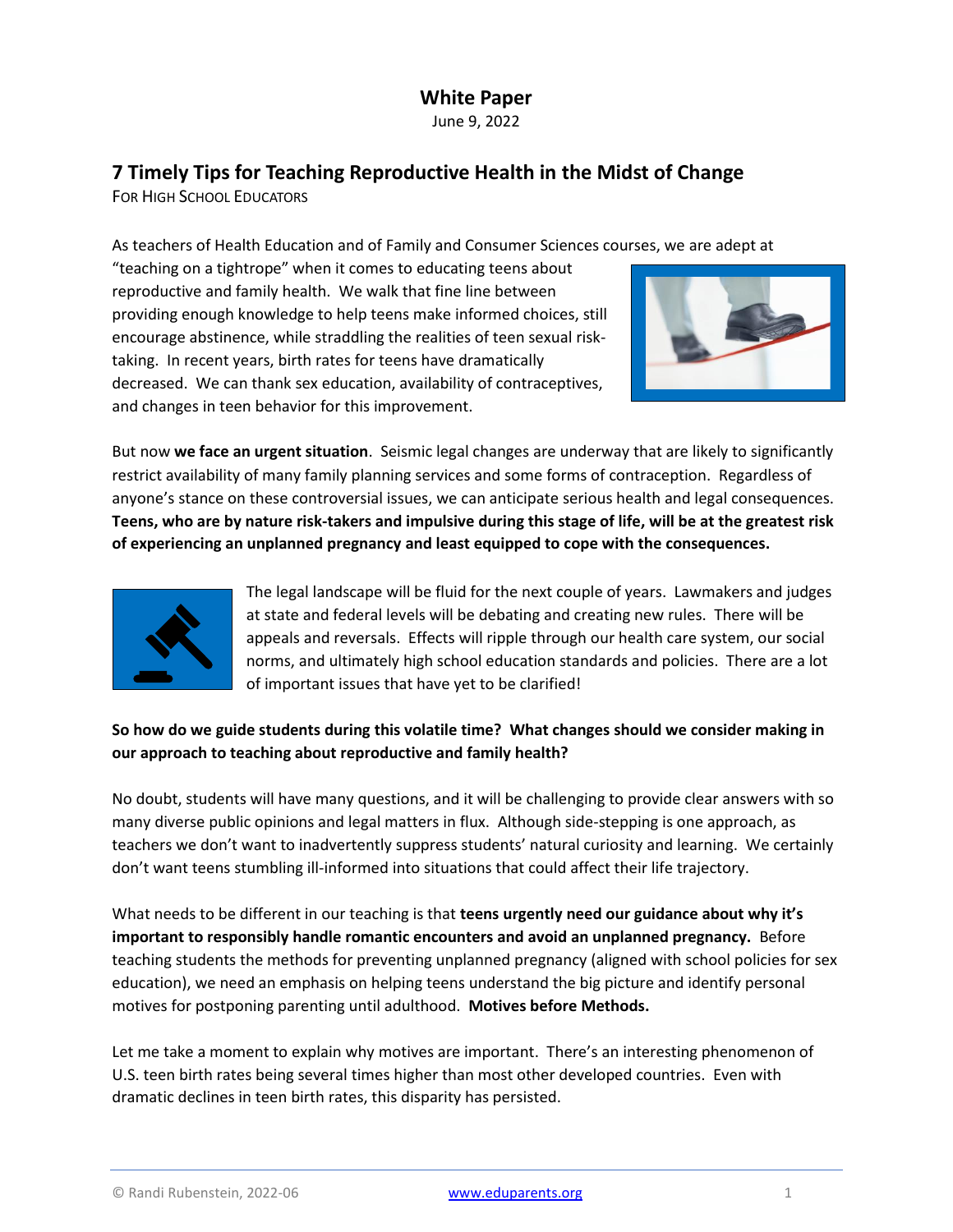

Based on their studies, UNICEF and the Guttmacher Institute found that U.S. teens receive similar sex education and have similar levels of sexual activity, but **U.S. teens use the knowledge and resources to prevent pregnancy less often.** 

U.S. teens seem to a lack awareness of why it's beneficial to wait until adulthood for parenting.

With contraceptives and abortion becoming less accessible, it's crucial that our teens be highly motivated to take precautionary steps in preventing pregnancy. When one is unprepared to care for a child, the choice between the formidable challenges of parenting or releasing a child for adoption can be heart-breaking for everyone involved. Although some people note a "shortage of adoptable babies," there are over 400,000 children in the U.S. foster care system whose parents are unable to provide adequate care. Consider this: In 2019 alone, child abuse and neglect referrals were made to Child Protective Services involving 7.8 million children! Helping teens plan ahead for the parenting stage of life can motivate them to be proactive now and better prepared later.

At Educate Tomorrow's Parents, we have some teaching tips to **help teens make informed and responsible choices about when and how they form a family**. Our nonprofit has been conducting our *Healthy Foundations for Future Families* program in a variety of states, cities, and schools since 2005. As a result, we've honed guidelines that keep the teens' futures front of mind, and also comply with school district policies for reproductive health education. These tips may be especially valuable while new educational policies have yet to be developed.

Focusing on preventing the circumstances that lead to unplanned pregnancy, we have found common ground across a spectrum of personal and philosophical opinions. We use an approach that empowers students with scientific knowledge and vocabulary, helps them explore philosophical and legal perspectives, and ultimately guides a teen to align their actions with their life goals.

### **7 TIPS FOR INSTRUCTING ABOUT REPRODUCTIVE AND FAMILY HEALTH**

- **1. Center the lesson within each teen's hopes for a strong, healthy family.** Create time and space for each student to envision their dream of family, respecting cultural and personal differences. This vision becomes their North Star, and a context for considering whether current behavior choices are on a path leading them towards or away from their goals.
- 2. **Explore the responsibilities and resources needed to achieve their strong family.** Build teens' knowledge of the 24-7 responsibility, costs, and 18-year legal obligation to care for a child. Enhance their motivation to wait until adulthood by examining the challenges of teen parenting and guiding them to craft a plan for acquiring valuable life-skills and resources.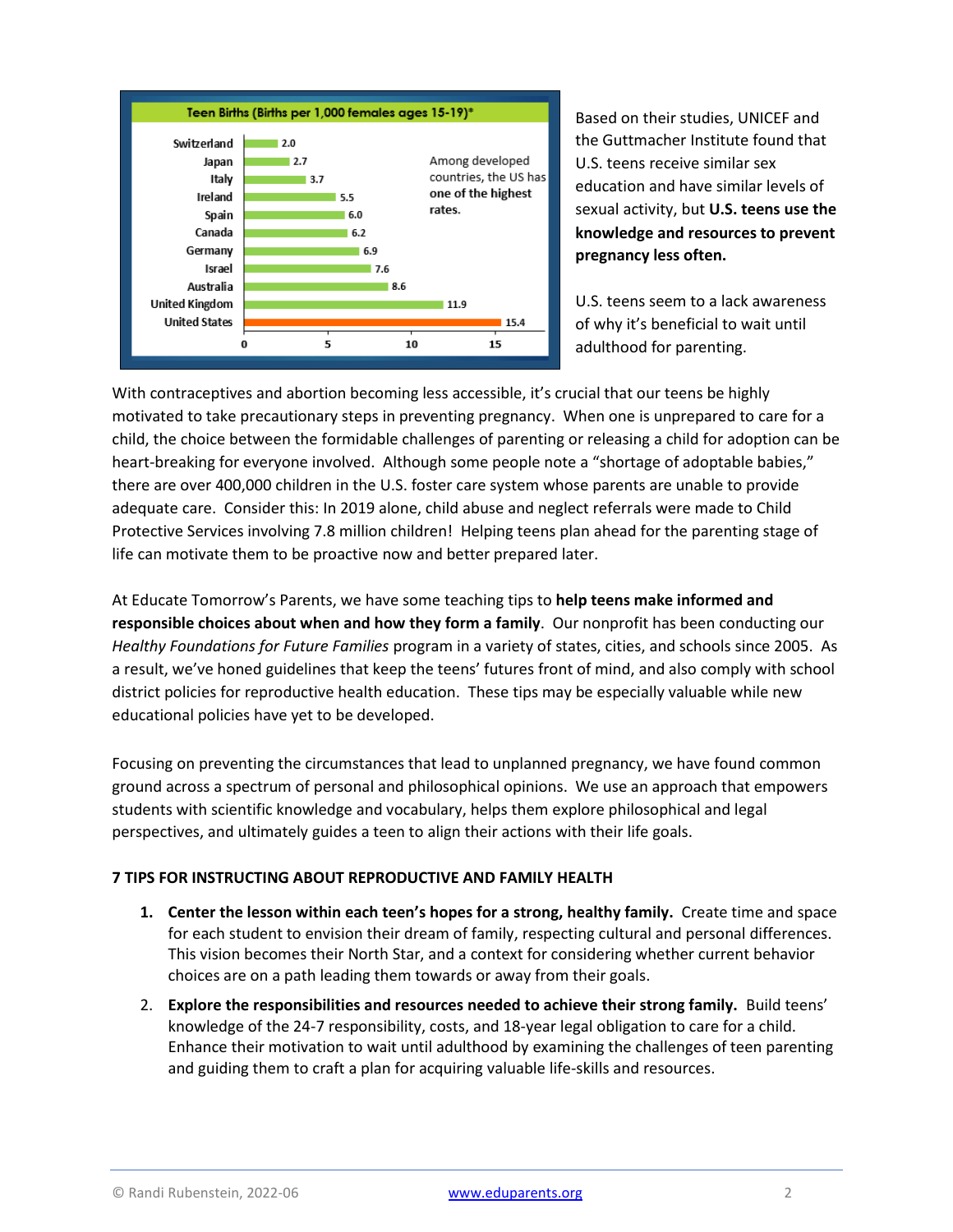- **3. Provide scientific information** about preconception health and prenatal development.
	- **We know that life is a continuum**; life comes from life. Way before pregnancy, people's bodies have the key ingredients (eggs and sperms) for creating future generations. A person's health habits prior to conception can affect their future child's health.
	- **We know the stages of development** after an egg is fertilized by sperm.

You can use a commonly-used chart, like this one to the right, to describe the development process after conception:

- ➢ from **zygote** (a single cell)
- ➢ to **blastocyst** (a collection of cells)
- ➢ to **embryo** (cell differentiation for organ structure)
- ➢ to **fetus** (organ development, begins at 9-10 weeks of pregnancy)
- ➢ ultimately to a newborn **infant**.

Here's a wonderful online resource from the Merck Manual Consumer



Version that describes the developmental stages: "[Stages of Development of the Fetus](https://www.merckmanuals.com/home/women-s-health-issues/normal-pregnancy/stages-of-development-of-the-fetus)".

You can also use the DVD video "In the Womb" from National Geographic which is available on Amazon.com.

- **4. Acknowledge the limits of scientific knowledge** in defining "fetal personhood."Making this distinction between facts and beliefs can help maintain neutrality on controversial topics. When students are exposed to diverse opinions, they can appreciate the complexity of our current affairs, and may have greater motivation to avoid unplanned pregnancy and all that may entail.
	- **We aren't able to scientifically identify when a fertilized egg becomes a "person."** That is a philosophical question and the answer depends on one's perspective.
	- (If permitted) **Encourage students to respectfully explore different ideas about when a fetus becomes a "person,"** referencing different cultural, religious, and legal perspectives. For example: Does "personhood" begin at conception as a zygote? or as an embryo before it has fully functioning organs? or when the fetus begins moving (around 4 to 6 months)? or when the fetus can be viable as a premature delivery (beginning around 24 weeks / 6 months)?
- **5. Explain the boundaries of what you are able to cover in a class setting.** If a question is outside the scope of the lesson, won't fit in the time available, or not included in current course standards, you can share those constraints with your students. When they know why you can't answer their question, they will feel respected and free to seek answers from other sources.
- 6. **Emphasize that in the current social climate it's more important than ever to plan ahead for the timing of a future family,** especially because the legal options and resources available for handling unplanned pregnancies may change rapidly at the national and state levels.
- 7. **Assist students in identifying common risk and protective factors related to unplanned pregnancy.** Example risk factors include impulsivity, substance abuse, unhealthy relationships, promiscuity, unaddressed mental health issues. Protective factors would include healthy relationships, self-esteem, good communication, clear goals for the future. Conclude by helping teens strategize how they can address their risk factors.